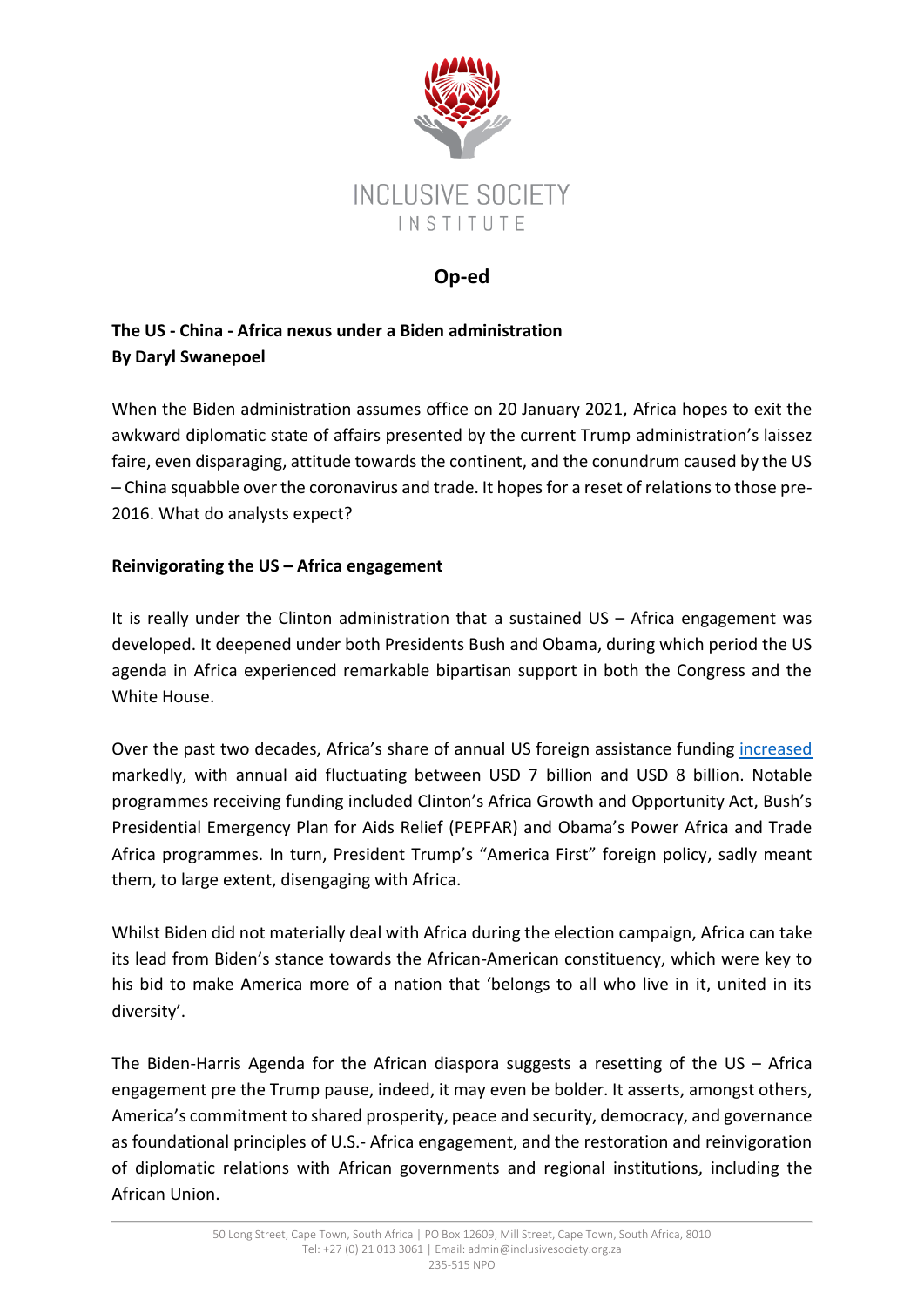Biden of course has a personal history defending Africa, and particularly South Africa during the apartheid days. He has for many years served on the US Senate's Foreign Policy Committee, and has visited Africa many times. He understands the continent.

It is therefore quiet conceivable that the US will reinvigorate the Obama-era policies towards Africa – in particular, the signature Power Africa project, which was essentially abandoned by the Trump administration. There is also almost certainty that positive movement will be seen in the AGOA discussions, especially important given that it comes to an end in 2025.

That said, African expectations will need to be tempered. Whilst US interest in Africa is bound to increase, it should not be expected to top the agenda. The Biden-administration has many fences to mend, with those of its ally, Europe, and major competitors, such as Russia and China, requiring significant attention. The onus will in fact be on Africa to position itself as an active driver of the US-Africa relationship.

#### **The US-China-Africa triangular construct**

Perhaps the time is now ripe to encourage US - China trilateral discussion on African issues. There is much to be gained by cooperation in the fields of public health, maritime safety, and even with regard to military and policing matters, where cross-regional coordination is proving vital in both the domestic and international interest. One need look no further than the current impact of the COVID-19 pandemic, which knows no border, thereby necessitating global collaboration amongst friend and foe.

Some Chinese and American diplomats have in the past promoted the idea of the two sides being responsive to the African agenda. They are of the belief that though competitors, they should strive for win-win-win outcomes. The recent establishment of the African Continental Free Trade Area presents itself as a strategic opportunity to do so.

There have been some moves towards greater US – China cooperation, with suggestions for the United States and China to work in complementary ways in Africa. An example being their shared interest in Africa's stability. Other promising areas for potential trilateral cooperation include regional economic and infrastructure integration, joint work to address corruption, and mechanisms to support commerce, which could, amongst others, include a unified approach to local content provisions.

Whether that is still possible in the wake of the escalated Sino-American tensions, remains to be seen. Africa, it is supposed, will take its cue from Biden's ability to lead America back into the realm of multilateral engagement. The prospect therefore is, however, brighter today than yesterday.